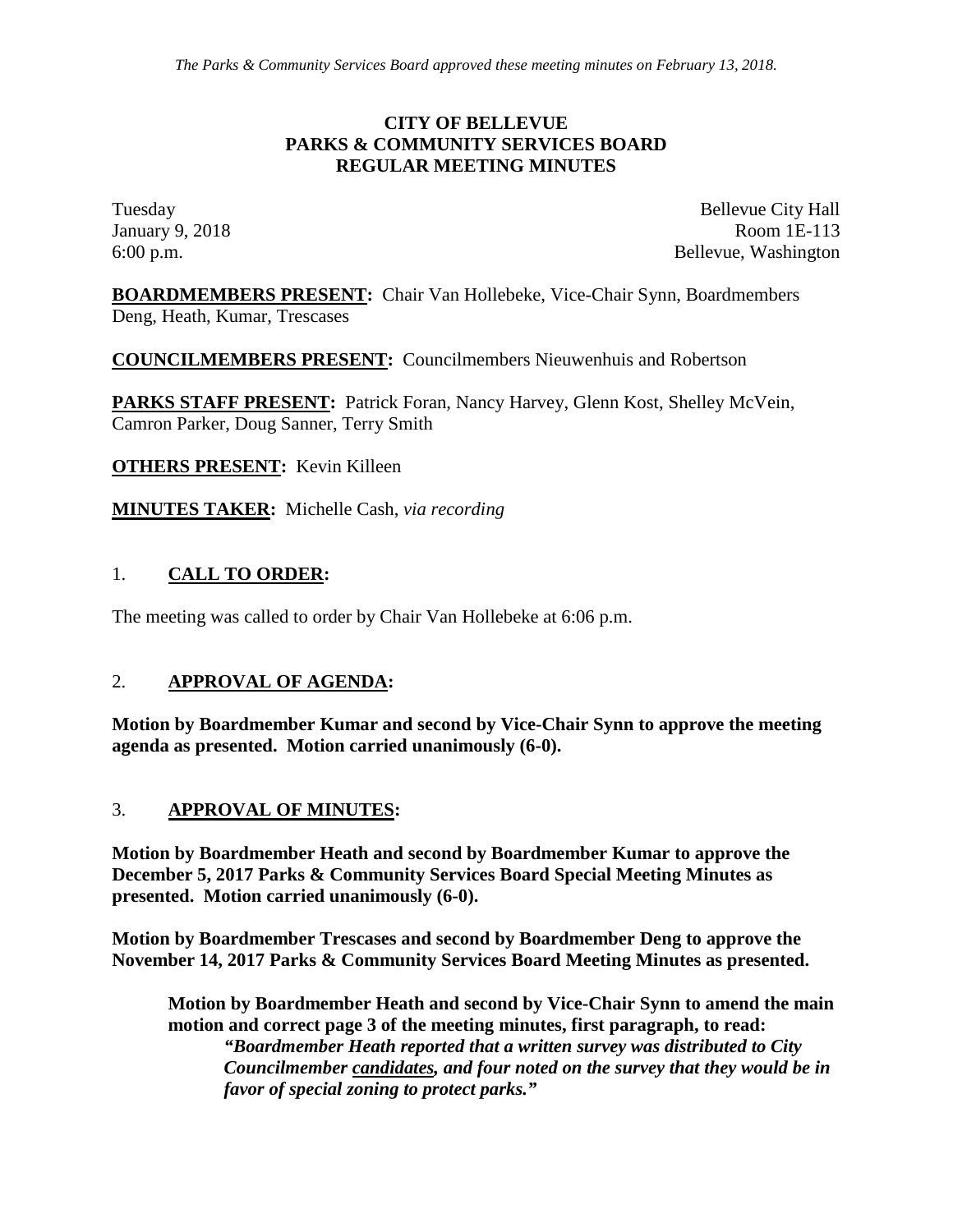### **At the question, motion carried unanimously (6-0).**

#### **At the question, motion carried unanimously (6-0) to approve the main motion as amended.**

Chair Van Hollebeke noted that discussions regarding the Downtown Park NE Corner have been postponed until the next meeting due to a delay in the design portion of the project.

# 4. **ORAL COMMUNICATIONS/PUBLIC COMMENTS:**

None.

# 5. **DIRECTOR'S REPORT:**

Mr. Foran discussed the following items:

- Councilmembers will be attending an upcoming Council retreat.
- Board interviews for the Parks Board vacancy will be conducted. *Kevin Killeen (attendee) was introduced as a potential candidate.*
- Follow-up on Oral Communications/Public Comments from prior meetings:
	- o The Tree Master Plan petition that Pam Johnston and Betsi Hummer referenced at a previous Parks Board meeting was included in the Board Desk Packet.
	- o There was a "high crime area" sign that was recently posted at Robinswood Park that Betsi Hummer referenced at a previous Parks Board meeting. Ms. Hummer specifically inquired why the EBCC was not notified of the recent signage. Staff has followed-up with police to identify protocol and deal with the issue.
	- o There were questions raised by Betsi Hummer on whether or not the recent project in the Lake Hills Greenbelt was a Parks related project. A memo was included in the Board Packet to clarify the project that is being conducted by the Utilities Department to replace culverts in the Lake Hills Greenbelt.

Chair Van Hollebeke requested that the Tree Master Plan and safety in parks topics be added to a future Parks Board meeting agenda.

#### 6. **COMMUNICATIONS FROM CITY COUNCIL, COMMUNITY COUNCIL, BOARDS AND COMMISSIONS:**

Councilmember Robertson reported on the following items:

- Approximately 25 applications have been received for the vacant Parks Board position; approximately 10 of the applicants have been selected for interviews.
- There are two new Councilmembers on the City Council. In addition, a new Mayor and Deputy Mayor were selected. Council is also in the process of board and commission liaison assignments.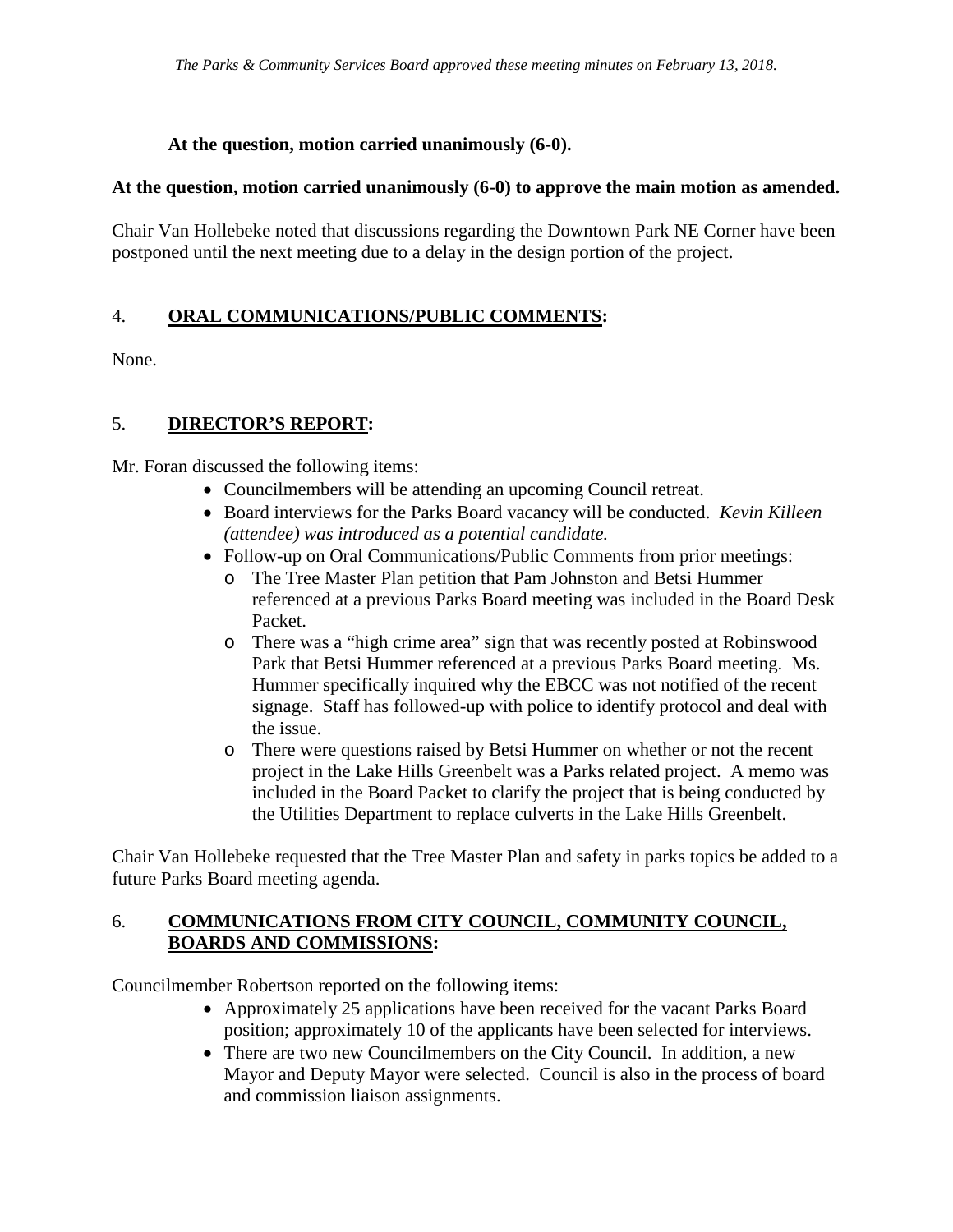- Council will have a retreat next week to get to know the new Councilmembers and discuss future visions and priorities. One of Councilmember Robertson's priorities is an aquatic facility. Councilmember Robertson would like the Parks Boards support/assistance when the time is appropriate.
- The East Main and Wilburton Land Use issues will be presented to Council in the near future.
- There has been growing desire from the public to start the Bel-Red Subarea planning process.

Chair Van Hollebeke inquired if there will be a more detailed update regarding the aquatic facility. This information will be presented to Council in March. Councilmember Robertson requested that courtesy copies of any aquatic facility materials presented to Council be also sent to Parks Boardmembers.

#### *Alteration in meeting agenda:* **Item 10 Discussion/Action Items**

### A. Recognition of Outgoing Boardmember Jared Nieuwenhuis

Councilmember Robinson read a Commendation for Mr. Nieuwenhuis to thank him for serving on the Parks Board. On behalf of the Board, Mr. Foran presented Mr. Nieuwenhuis with a plaque and framed picture as a token of appreciation. In addition, Boardmembers expressed their appreciation to Mr. Nieuwenhuis.

# 7. **BOARD COMMUNICATION:**

Boardmember Trescases provided the following report:

- Visited Garden d'Lights.
- Enjoyed the Downtown Park Ice Rink.
- Attended the Sound Cities Association Dinner where an inspirational speaker talked about the importance of sharing the great things about a city to constituents.

Boardmember Deng provided the following report:

- Visited Garden d'Lights.
- Enjoyed a trip to California during the holidays and saw a similar playground to Inspiration Playground.
- Attended the Bellevue Boys & Girls Club Main Club Open House Sampler for adult programs. The event was well attended.

Boardmember Kumar provided the following report:

- Attended the various holiday events in Bellevue.
- Expressed appreciation to City staff for plowing and cleaning the snow throughout the City, particularly on Christmas Eve and Christmas Day.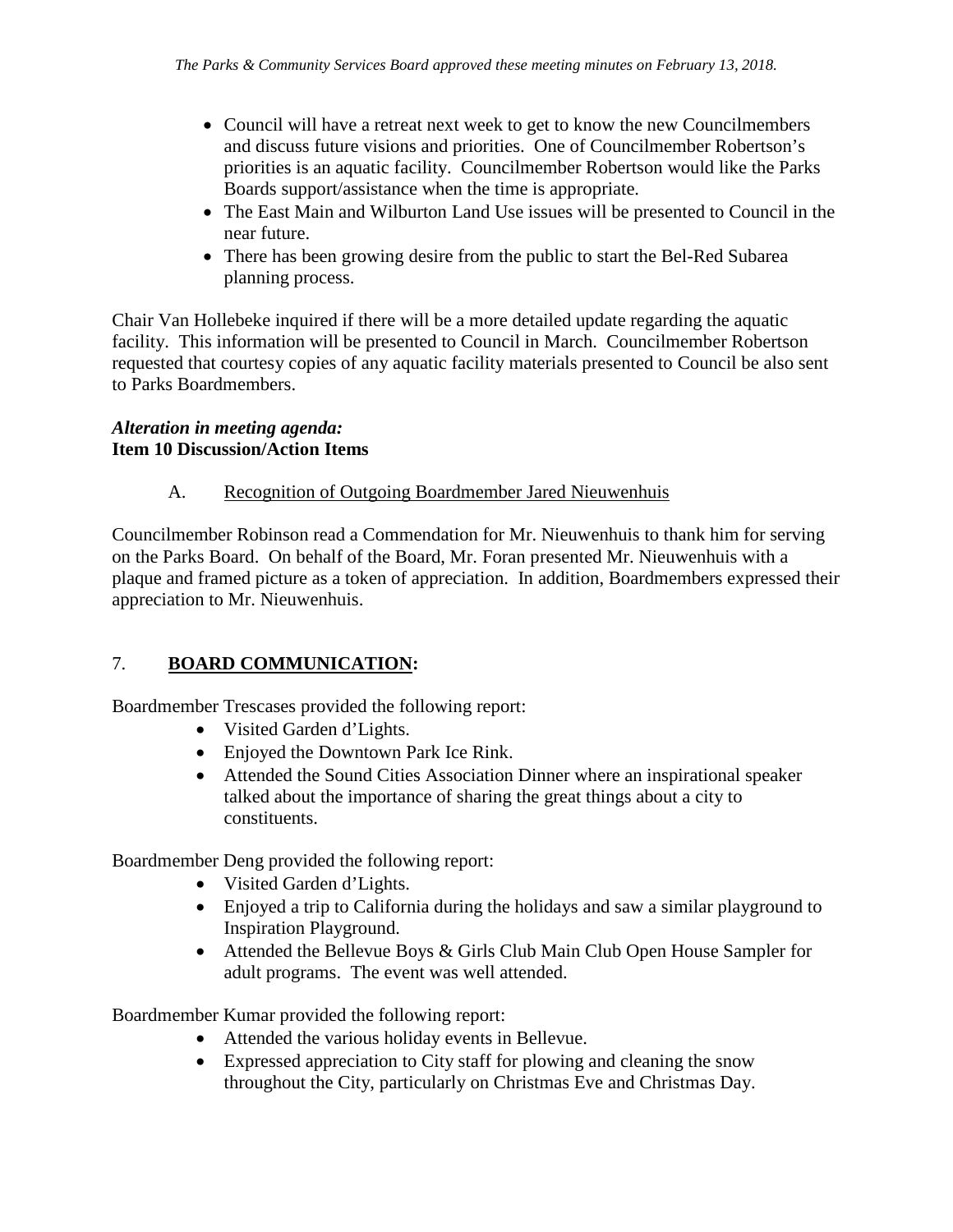Vice-Chair Synn provided the following report:

- Attended the various holiday events in Bellevue.
- Visited Inspiration Playground.

# 8. **CHAIR COMMUNICATION & DISCUSSION:**

Chair Van Hollebeke provided the following report:

- Enjoyed seeing the many people at Inspiration Playground during the holidays.
- Presented the Board's memo and priorities to City Council. Councilmembers Stokes and Robinson encouraged Boardmembers to clearly articulate budget considerations, (alternative funding, priorities, etc.) in the form of a request.
- Enjoyed the Parks Board holiday party.
- Selected a great artist for the Downtown Park NE Corner. Further information will be provided at the next Board meeting.

# 9. **BOARDMEMBER/COMMITTEE/LIAISON REPORTS:**

A. Wilburton Citizen Advisory Committee

*Discussed later in meeting agenda.*

B. Bylaws Subcommittee

*Discussed later in meeting agenda.*

### 10. **DISCUSSION/ACTION ITEMS:**

### A. Recognition of Outgoing Boardmember Jared Nieuwenhuis

*Discussed above.*

B. CIP Funding

Mr. Sanner reminded Boardmembers that previous CIP presentations have focused on the revenue side of the CIP. Staff then reviewed the long-term funding needs to identify the "most likely" projects over the next 20 years. Staff discussed some of the methods that went into calculating the project estimates. Mr. Parker reviewed projects for the following categories:

- Open space, greenways, wildlife corridors and trails (approx. \$30M)
- Parks Facilities (approx. \$43M)
- Active Recreation Facilities (approx. \$30-\$55M)
- Urban Parks Systems (approx. \$33-\$75M)
- Waterfront Access (approx. \$75-\$110M)
- Partnership Opportunities (approx. \$70-\$150M)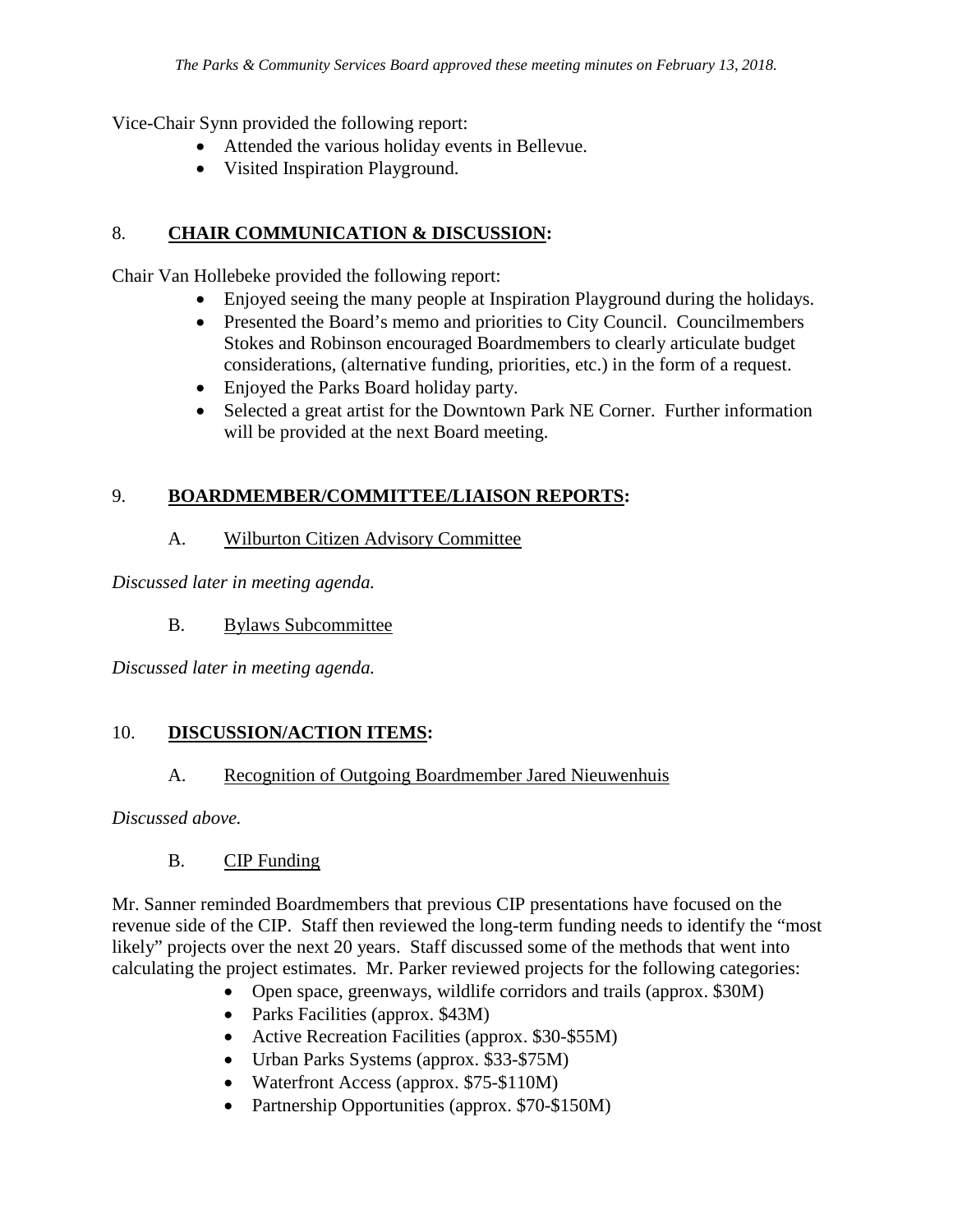Boardmember Kumar questioned how much has been spent to date on Airfield Park. Mr. Kost clarified that approximately \$1.5M has been spent in design and permitting. The project is funded, in part, through the levy (approx. \$10M). Mr. Sanner clarified that the levy will be collected through 2028 and within that time horizon the funds will be available for the Airfield Park project.

Vice-Chair Synn inquired if the "Parks Facilities" noted in the project list includes acquisition costs. Mr. Parker explained that Parks Facilities is a very general category. He then discussed the list of "Recommended Capital Project List and Map" that was included on pages 15-17 in the Board packet.

Boardmember Kumar asked who owns Vasa Park. Mr. Parker clarified that Vasa Park is run as a business and that there is a Vasa Park Association. There has long been interest in expanding public access to Lake Sammamish, and that includes a priority for maintaining the public access that exists today at Vasa Park. Mr. Parker added that staff keeps in contact with the Vasa Park Association to see if there's ever any interest in selling the property.

Mr. Sanner reviewed the list of unfunded Parks Capital Projects. The project total is approximately \$282-\$463M over a 20 year time horizon. The primary funding source for these projects is the Real Estate Excise Taxes (REET). Parks receives approximately \$7M per year with approximately \$2M per year available for new projects. This funding source can be supplemented with voter initiatives and other funding sources (i.e., grants, incentive zoning, leveraging, impact fees, etc.). Mr. Sanner discussed the challenges of identifying available funding sources. Overall, the existing funding for Parks may not be adequate.

Mr. Sanner outlined some actions the Board may take in the future:

- Develop Board communication to the Council about Parks capital funding.
- Review prior discussions, including the funding overview, the Parks Board roles in the 2008 Levy, and incentive zoning.
- Endorse the list of Parks capital projects to request as part of the 2019-2025 CIP (March/April).
	- o Remaining levy projects (Airfield Park, Lake Sammamish neighborhood park).
	- $\circ$  Requests from last budget Newport Hills (Tyler property), Bridle Trails (140<sup>th</sup>) Avenue).
	- o Other projects identified by the Board.

Mr. Foran clarified that a portion of REET is allocated to Parks. However, other City funding may be available. The Parks budget allocations compete with other City needs (i.e., roads, fire stations, etc.).

Boardmember Heath suggested that the Board consider requesting Council approval for a percentage of the overall City budget (i.e., 2%), rather than asking Bellevue citizens for additional funding.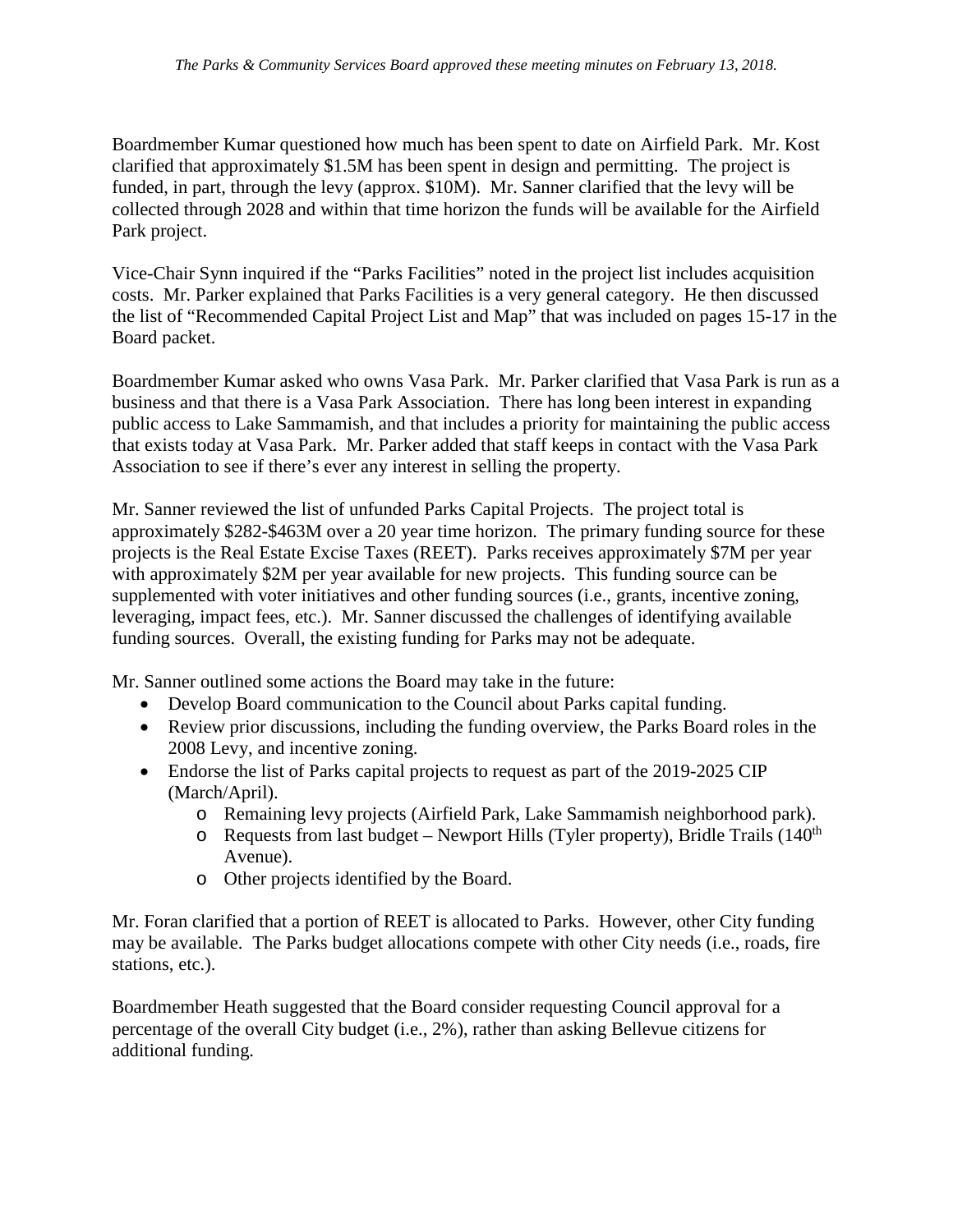Chair Van Hollebeke reminded Boardmembers that the Board sent a memo to Council approximately two years ago to call attention to the deficit in funding for parks. Since at that time additional funding was not allocated and two years have passed, Chair Van Hollebeke suggested the following actions be taken:

- Explain the Board's "ask" to Council—Bellevue is committed to being a City in a Park. The City is becoming denser. In keeping with the goal of a City in a Park, the Board and Parks Department are facing challenges with the budget gap continuing to grow.
- Request that not only standard funding options be considered (i.e., REET, grants, levies) but also additional funding sources (partnerships, land use incentives, impact fees, etc.).
- Explain that the current funding allocations are not enough. Need to consider private/public partnerships as well as a Parks Foundation.

Chair Van Hollebeke suggested that Boardmembers send a memo to Council to inspire them about park-related issues. He suggested that the memo include both short-term and long-term projects as well as the budget short-fall. Some of the items that could be referenced in the memo include: aquatic center, major park in Bel-Red Area, neighborhood parks in the areas that are lacking, etc. In addition, Chair Van Hollebeke suggested that the memo note that the current funding methods are inadequate and other funding options need to be considered. Vice-Chair Synn added that the Board may want to offer good-better-best scenarios to be presented in the memo.

Boardmember Trescases favored the general concept of Chair Van Hollebeke's suggestion and would like some context provided for the additional funding. She added that it's important to explain the long-term vision and thoughtful process that the Board has conducted. In addition, Boardmember Trescases wants to ensure that acquisition funding be available in case an opportunity arises.

Boardmembers stressed the importance of a public engagement process to determine the community's priorities.

Chair Van Hollebeke noted that the memo to Council should be presented in a helpful and collaborative manner. He suggested that Lee Springate's *A Miracle in Downtown Bellevue* book be referenced in the memo. Bellevue Parks has had extraordinary planners and visionaries. However, Chair Van Hollebeke noted that it is evident that changes must be made to continue the vision. He suggested that the Parks Board Retreat include additional discussions about a Council memo and defining the following:

- Historical perspective of the Ask
- Ask
- Justification for the Ask
- Suggested ways to tackle the Ask

Mr. Foran noted that the Parks system needs to be viewed as an investment and there is significant return on the investment. With the growth throughout the City, particularly in the Bel-Red Area, there is potential for corporate investment. Mr. Foran cited Millennium Park in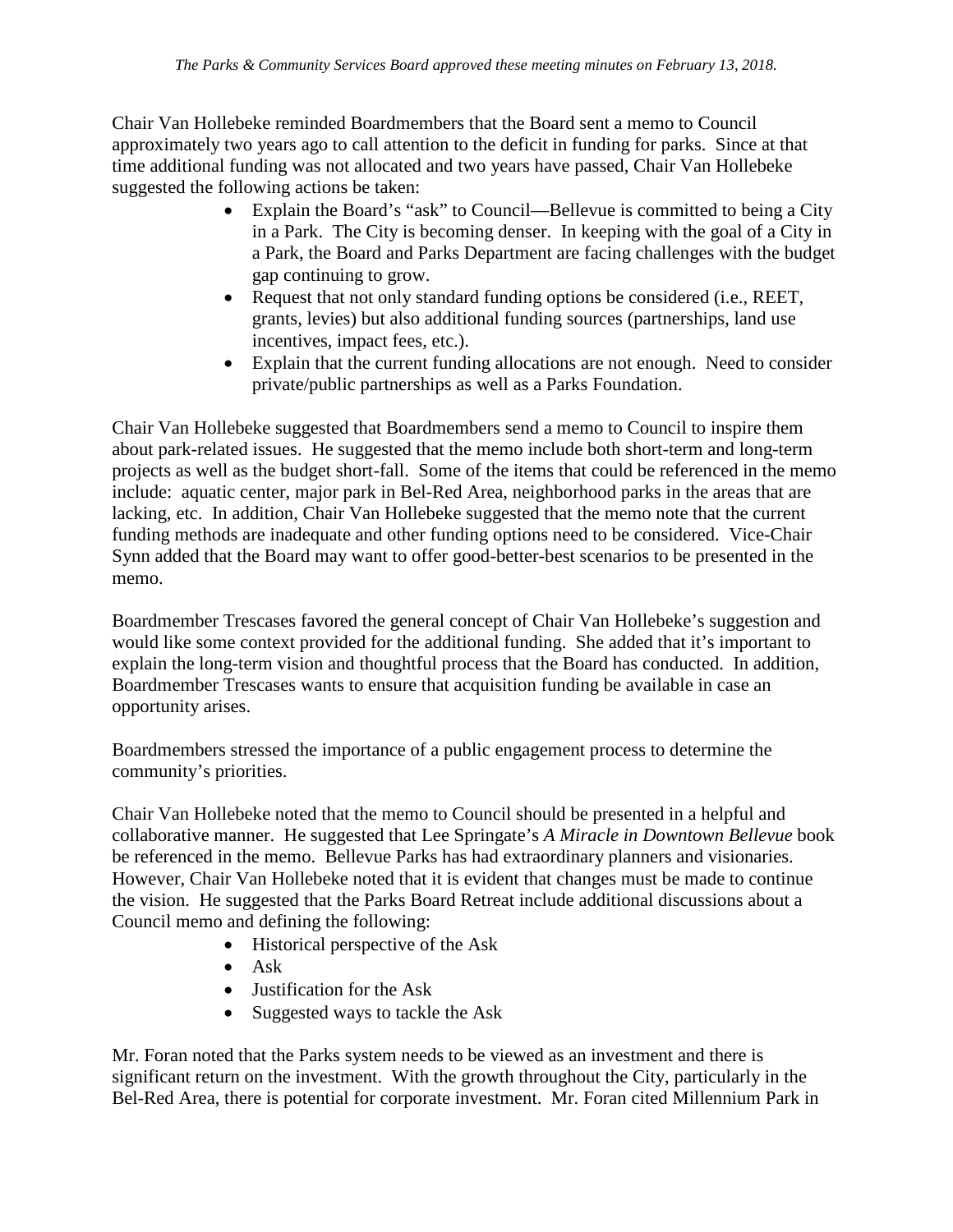Chicago that prominently recognizes the corporations who helped fund the park. Chair Van Hollebeke added that companies want park amenities to attract employees.

Boardmember Heath noted that few people attend Council meetings to advocate for parks. They advocate for homeless shelters and bicycles. Boardmember Heath supports a memo to Council that requests that Council prioritize adequate investment, rather than adequate funding, in parks as their 2018 priority.

Boardmember Trescases inquired if Boardmembers should start CIP discussions a few months prior to the next Council retreat, so that we do not miss the opportunity for parks to be part of Council retreat discussions concerning capital projects and city priorities in the future.

#### **Motion by Vice-Chair Synn and second by Boardmember Heath to extend the meeting until 8:40 p.m. Motion carried unanimously (6-0).**

There was general consensus to have Chair Van Hollebeke have conversations with Councilmembers before their upcoming retreat to encourage them to make adequate investments in parks a priority.

# C. Board Retreat Planning

Boardmembers would like a half-day retreat on a Saturday. Staff will survey Boardmembers to determine an agreeable date/time.

### *Alteration in meeting agenda:* **Item 9 Boardmember/Committee/Liaison Reports**

### A. Wilburton Citizen Advisory Committee

A *Wilburton Commercial Area Citizen Advisory Committee Design Statements* handout was included in the Board Desk Packet. Boardmember Kumar noted that her presentation to the Wilburton CAC was well received. She added that the work of the CAC is winding down. Boardmember Kumar reviewed the design guideline statements. She will request that any information forwarded to Council be also forwarded to the Parks Board. The final CAC report is expected to be complete in March, 2018.

Boardmembers are to review the *Wilburton Commercial Area Citizen Advisory Committee Design Statements* and provide feedback to Boardmember Kumar.

# **Motion by Boardmember Trescases and second by Vice-Chair Synn to extend the meeting until 8:45 p.m. Motion carried unanimously (6-0).**

B. Bylaws Subcommittee

Vice-Chair Synn reported that the Bylaws Subcommittee met and is planning on meeting with staff from the City Attorney's and City Clerk's Offices in the near future.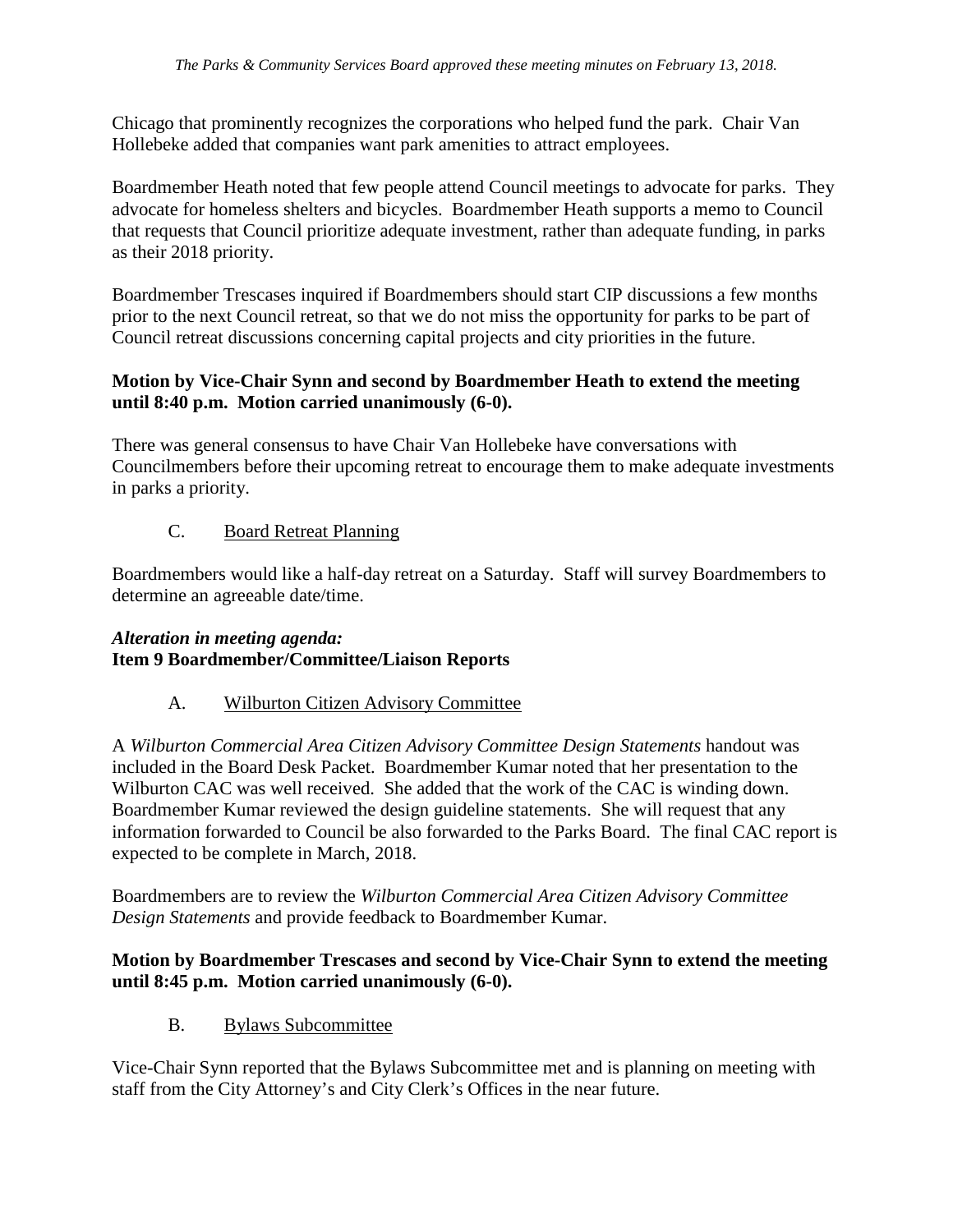### 11. **NEW BUSINESS:**

*None.*

# 12. **ESTABLISHING AGENDA FOR NEXT MEETING:**

Boardmembers suggested that the following topics be included in the next meeting agenda:

- Tree cover and Tree Master Plan
- Public Safety in Parks
- Park Zoning

Boardmember Trescases suggested that "mission moments" be added to future meeting agendas where Parks staff can share stories of their experiences. This could help with future advocacy. Chair Van Hollebeke also suggested that it might be helpful to have a presentation on social media related to Parks.

Mr. Smith reminded the Board that additional Board discussion about the Wilburton CAC should be included on a future meeting agenda, as well as the Downtown Park NE Entry Project. These would potentially be on the February agenda.

# 13. **OTHER COMMUNICATIONS:**

- A. CIP Project Status Report
- B. Memo from Utilities and Parks Staff re Culvert/Replacement Projects in Lake Hills Greenbelt
- C. Facebook compliments re park maintenance
- D. Email re Phantom/Larsen Lake Channel Improvements
- E. Email re Robinswood sign

### 14. **INFORMATION:**

- A. List of upcoming Parks special events
- B. Next regular Parks Board meeting—February 13, 2018